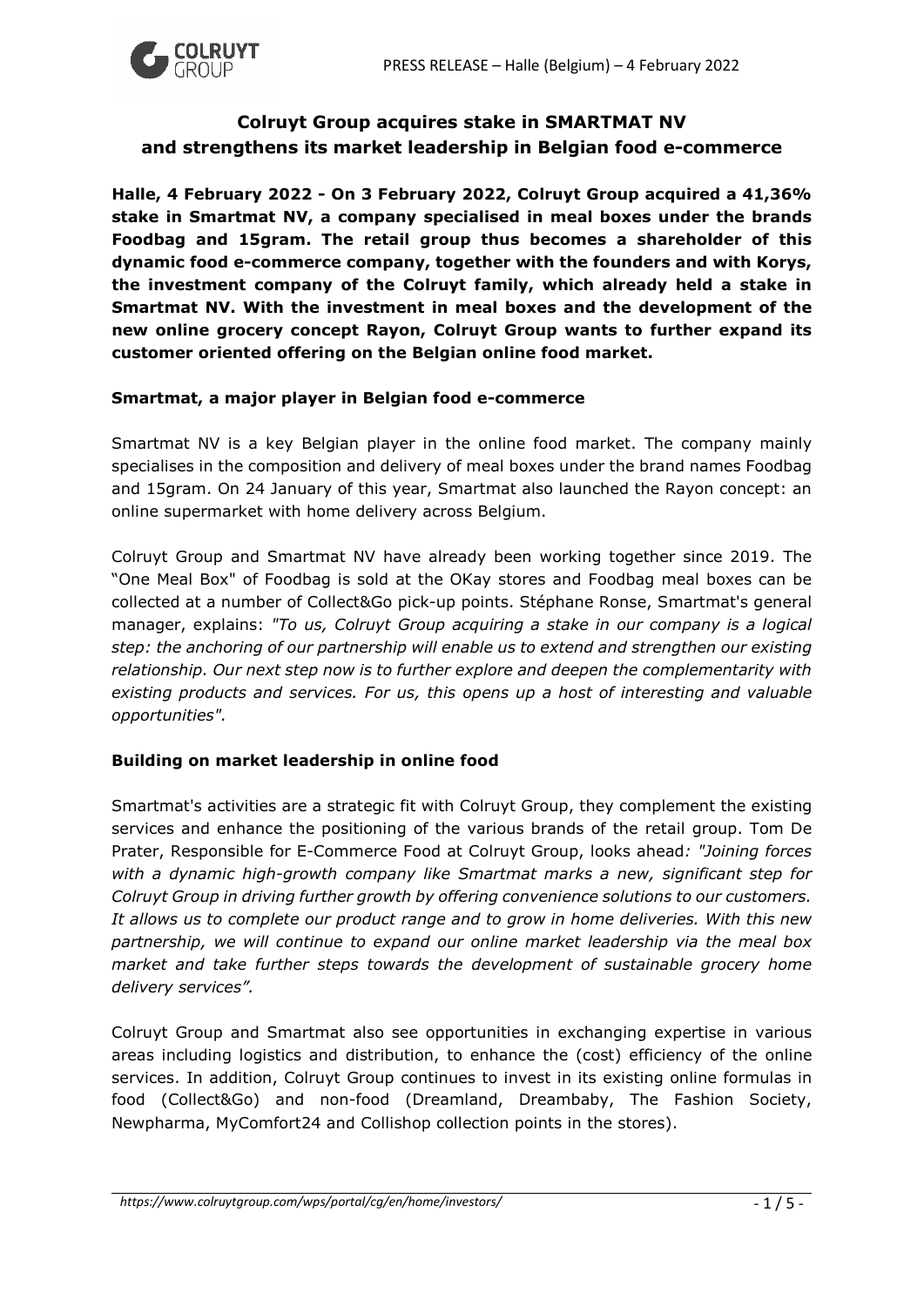

Marc Hofman, COO Retail at Colruyt Group, sees various other opportunities to invest in together with Smartmat: *"Besides the strategic online match, we share the same valuedriven vision on local sourcing, the focus on seasonal products and the commitment to promoting sustainable packaging, avoiding food waste and providing customer-oriented services*".

Stéphane Ronse adds: *"We are for instance particularly proud of our drivers: (early) retirees who bring our meal boxes to our customers' doorsteps with a smile."* Smartmat will continue to be led by the experienced and hands-on management team that remains on board with a view to further expanding the various branches in the business.

### **The transaction**

Colruyt Group acquires a 41,36% stake in Smartmat NV by taking over shares from the founders and from Korys, which already had a stake in the company since 2016. Colruyt Group and Korys now each hold 41,36% of the shares, while the founders retain the remaining shares. Because of this transaction, the cash flow statement of Colruyt Group will include a cash outflow between EUR 26 million and EUR 28 million, mainly in financial year 2021/22. Arm's length principles were applied for the valuation. Smartmat will be accounted for using the equity method. Colruyt Group does not expect this transaction to have a material impact on the net result of the financial year 2021/22 and the upcoming financial year.

The necessary measures have been taken in view of the conflict of interest rules. The public announcement in accordance with article 7:97, §4/1 of the Belgian Companies and Associations Code regarding the increase of the stake in Smartmat, can be found on the next page.

#### ###

For questions on this press release or for further information, please contact:

- **Colruyt Group**: Stefaan Vandamme (CFO), Marc Hofman (COO) and Hanne Poppe (Press officer)
	- o Tel. +32 2 363 51 11 or +32 473 92 45 10
	- o Email (journalists): [press@colruytgroup.com](mailto:press@colruytgroup.com)
	- o Email (financial journalists and analysts): [investor@colruytgroup.com](mailto:investor@colruytgroup.com)
- **Smartmat**: Stéphane Ronse (CEO) through Debby Wilmsen (Diamonds & Pearls Communication)
	- $\circ$  Tel.: +32 498 52 25 79
	- o E-mail (journalists): [debby@dpcommunications.be](mailto:debby@dpcommunications.be)
- **Korys** : Thomas De Kempeneer (Investment Director)
	- o E-mail (journalists): thomas.dekempeneer@korys.be

#### **About Colruyt Group**

About Colruyt Group Colruyt Group operates in the food and non-food distribution sector in Belgium, France and Luxembourg with more than 600 own stores and over 580 affiliated stores. In Belgium, this includes Colruyt Lowest Prices, OKay, Bio-Planet, Cru, Dreamland, Dreambaby, Bike Republic and the affiliated Spar stores. In France, in addition to Colruyt stores, there are also affiliated Coccinelle, Coccimarket and Panier

*https://www.colruytgroup.com/wps/portal/cg/en/home/investors/* - 2 / 5 -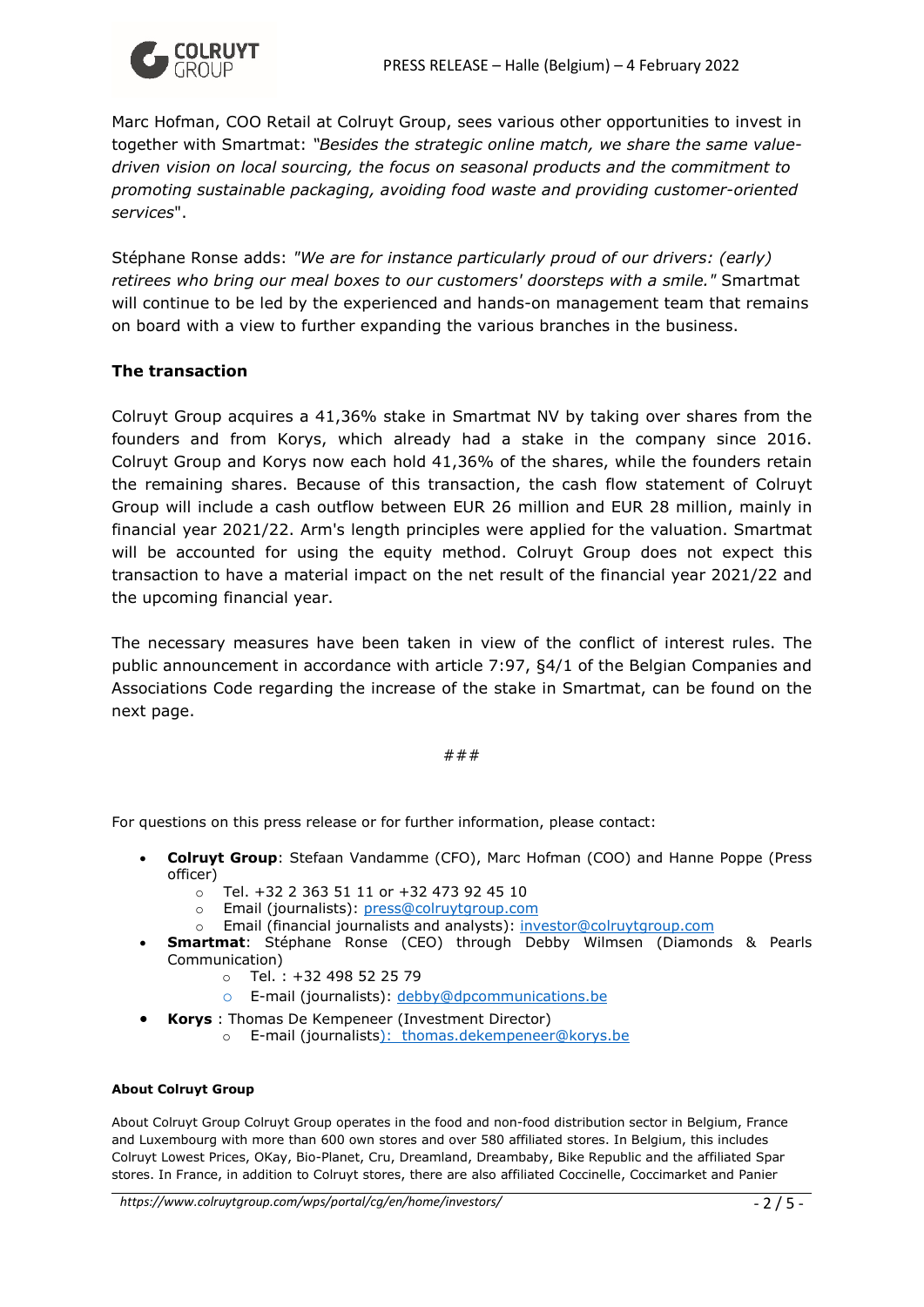

Sympa stores. The group is majority shareholder of The Fashion Society, which includes the fashion retail chains ZEB, PointCarré, The Fashion Store and ZEB For Stars. JIMS operates fitness clubs in Belgium and Luxembourg. Solucious and Culinoa deliver food service and retail products to professional customers in Belgium (hospitals, SMEs, hospitality sector, etc.). The activities of Colruyt Group also comprise energy supply by DATS 24 in Belgium (fuels, natural gas and green energy) and France (fuels), printing and document management solutions (Symeta Hybrid).The group employs over 32.000 employees and recorded a EUR 9,9 billion revenue in 2020/21. Colruyt is listed on Euronext Brussels (COLR) under ISIN code BE0974256852.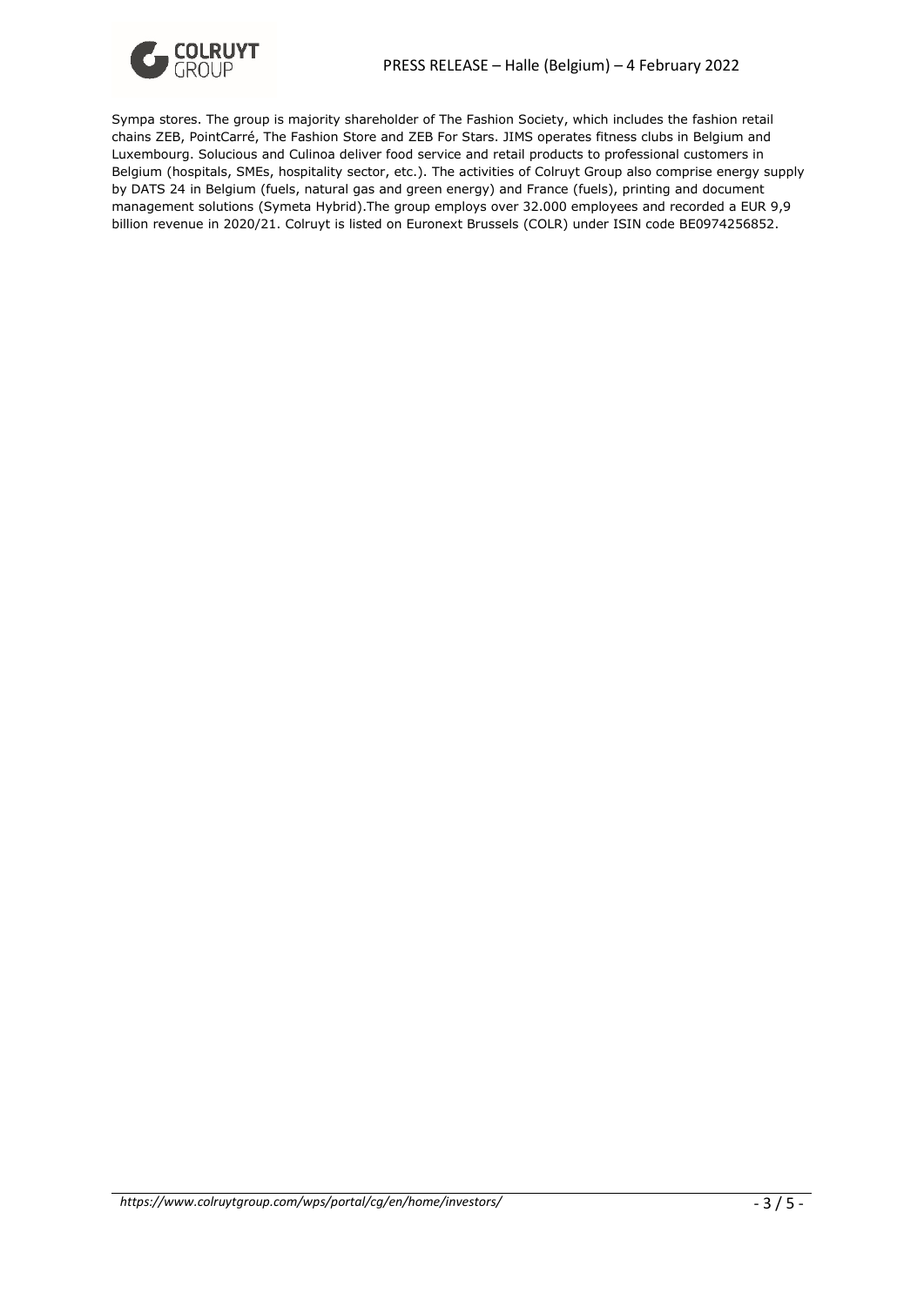

### **ETABLISSEMENTEN FRANZ COLRUYT**

*naamloze vennootschap / société anonyme* Edingensesteenweg 196 1500 Halle Register of Legal Entities Brussels (Dutch) 0400.378.485 ("**Colruyt**" or the "**Company**")

## **Public announcement in accordance with article 7:97, §4/1 of the Belgian Companies and Associations Code concerning the acquisition of 41,36% of the shares in Smartmat NV and the conclusion of a shareholders' agreement**

Korys Investments NV ("**Korys Investments**"), a subsidiary of Colruyt's parent company within the meaning of Article 1:15 of the Belgian Companies and Associations Code (the "**BCAC"**) and thus a related party of Colruyt within the meaning of IFRS, owns 52.59% of the shares in Smartmat NV ("**Smartmat**"). The remaining shares in Smartmat are owned by the four founders of Smartmat (the "**Founders**") and by a number of minority shareholders (the "**Minority Shareholders**").

At its meeting of 2 February 2022, the board of directors of Colruyt resolved to acquire 1.396 shares in Smartmat, representing 41,36% of the total share capital, from the current shareholders (the "**Investment**"), by entering into a sale and purchase agreement with the current shareholders in Smartmat, whereby Korys Investments and the Founders will each sell a part of their shares in Smartmat to the Company, and the Minority Shareholders will sell all of their shares to the Company (the "**Acquisition Agreement**").

The Acquisition Agreement provides that the total provisional acquisition price amounts to EUR 27.248.328 (of which EUR 7.397.648 is due to Korys Investments). This provisional acquisition price will be adjusted, if applicable, on the basis of the net financial debt as at 31 December 2021, as soon as the audited accounts for this period are available.

Following the Acquisition Agreement, Colruyt and Korys Investments will each own 1.396 shares in Smartmat, each representing 41,36% of the total share capital. The remaining 17,28% of the shares in Smartmat will be owned by the Founders.

The board of directors of Colruyt further resolved to enter into a shareholders' agreement with Korys Investments and the Founders, in order to govern their mutual relationship as shareholders in Smartmat (the "**Shareholders' Agreement**"). The realisation of the Investment and the entering into of the Shareholders' Agreement will be referred to below as the "**Transaction**".

The Acquisition Agreement provides that Korys Investments, the Founders and the Minority Shareholders will transfer their respective shares to Colruyt on equal terms. The Acquisition Agreement does not contain any provisions or conditions which are manifestly not in line with the provisions and conditions which one would normally expect in similar agreements between third parties.

The most important provisions of the Shareholders' Agreement are described below.

The board of directors of Smartmat shall consist of six members: two directors appointed upon nomination by Korys Investments (the "**Korys Directors**"), two directors appointed upon nomination by Colruyt (the "**Colruyt Directors**"), one director appointed upon nomination by the Founders (the "**Founders Director**") and the CEO of Smartmat. The Shareholders' Agreement further provides that the board of directors can only validly meet if at least one Korys Director, one Colruyt Director and the Founders Director are present.

The Shareholders' Agreement contains a list of matters that require a special majority at the level of the board of directors. Certain of these matters always require the consent of both one Colruyt Director and